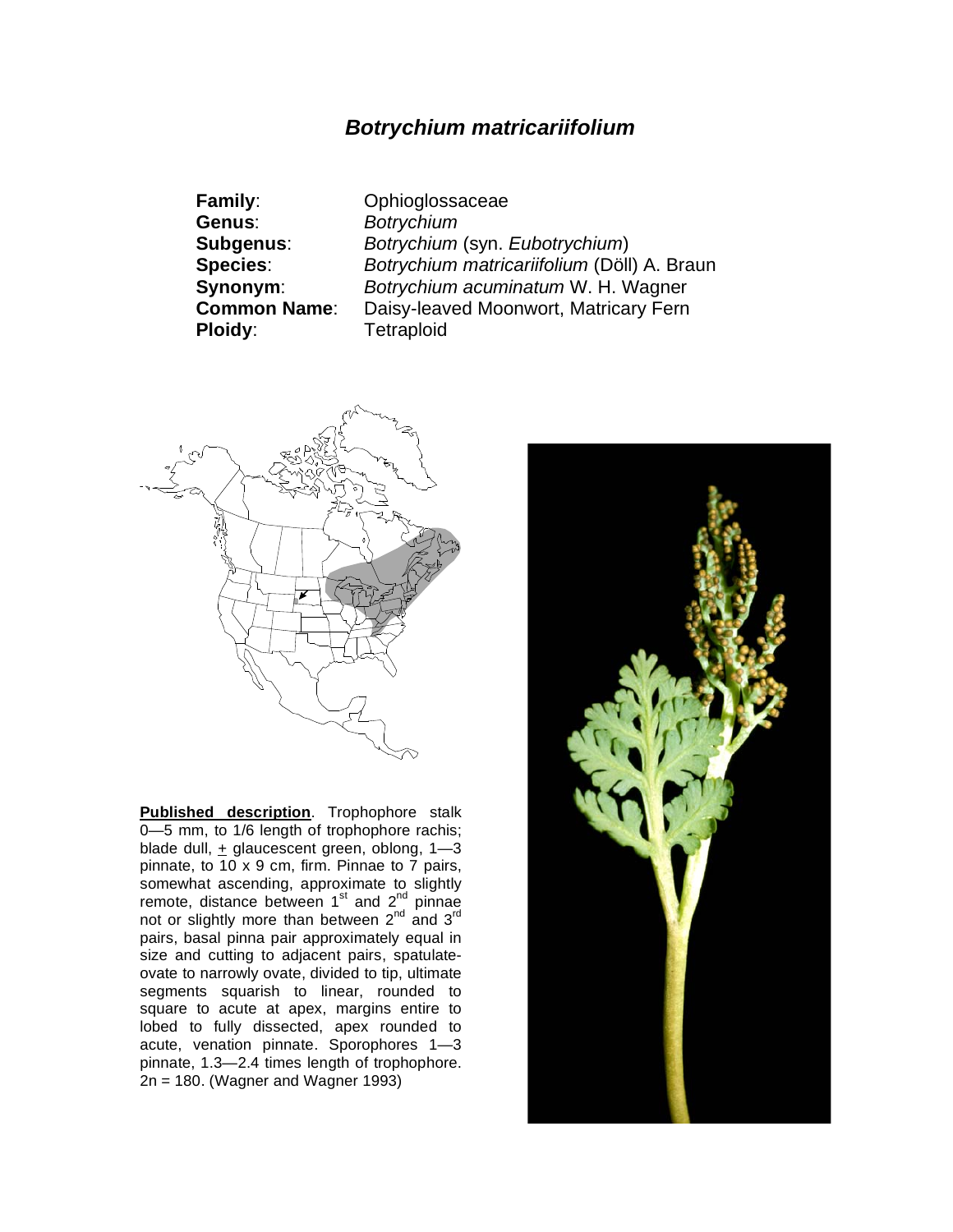## **Identification**

*Botrychium matricariifolium*, along with *B. lanceolatum*, are the only twicedissected moonworts common and widespread in the eastern United States. *B. matricariifolium* can be distinguished from *B. lanceolatum* by its glaucous surface (lustrous in *B. lanceolatum*), pinnate ovate trophophore (ternate and triangular in *B. lanceolatum*), and strongly stalked trophophore (sessile in *B. lanceolatum*).

 In the western Great Lakes region, two other twice dissected moonworts occur. *B. michiganense* is similar in color and texture but differs in having a sessile to short-stalked trophophore and pinnae above the first pair that are much less dissected than those of *B. matricariifolium*. *B. michiganense* is further distinguished by having an abrupt decrease in the degree of dissection from the first to the second pair of pinnae, the latter often having little or no incision on the upper margin. *B. michiganense* also usually has basal pinnae that are exaggerated in size, i.e., much longer than the second pinna pair. However this is also sometimes the case in *B. matricariifolium* and not always true of *B. michiganense*.

*B. pseudopinnatum* is a very rare species known only from the north shore of Lake Superior that resembles a stout, compact *B. matricariifolium*. It differs from *B. matricariifolium* in having a short stalked trophophore, approximate to overlapping pinnae with rounded apices, and a more lustrous surface. Similarly stout plants of *B*. *matricariifolium* tend to have ternately branching sporophores whereas the sporophore of *B. pseudopinnatum* is regularly pinnately branched.

 Large plants of *Botrychium simplex* may have basal pinnae that are elongated and sometimes again dissected, thus somewhat resembling *B. matricariifolium* and other glaucous, twice-dissected species, but in *B. simplex* the second and higher pairs of pinnae remain clearly fan-shaped and not at all elongated, unlike the middle pinnae of *B. matricariifolium*.

Small plants of *B. matricariifolium* often lack conspicuous dissection of the pinnae and thus are sometimes be confused with once-dissected moonworts. Careful inspection of such plants usually reveal that at least the basal pinnae are more elongate in shape than any once dissected species and have a more or less distinct midrib rather than the evenly spread veins of once-dissected fan-leaved species. It is not always possible to distinguish between small plants of *B. matricariifolium* and those of *B. michiganense*.

 The great variability of form displayed by *B. matricariifolium* has led to the provisional recognition of a number of subtypes, including one formally designated species, *B. acuminatum*. A genetic study of *B. matricariifolium* by Farrar and Wendel found no consistent genetic differentiation of any of these forms. All, including *B. acuminatum*, at most contain a subset of the alleles present in typical *B. matricariifolium*. On this basis, *B. acuminatum* is reduced to synonymy in this treatment.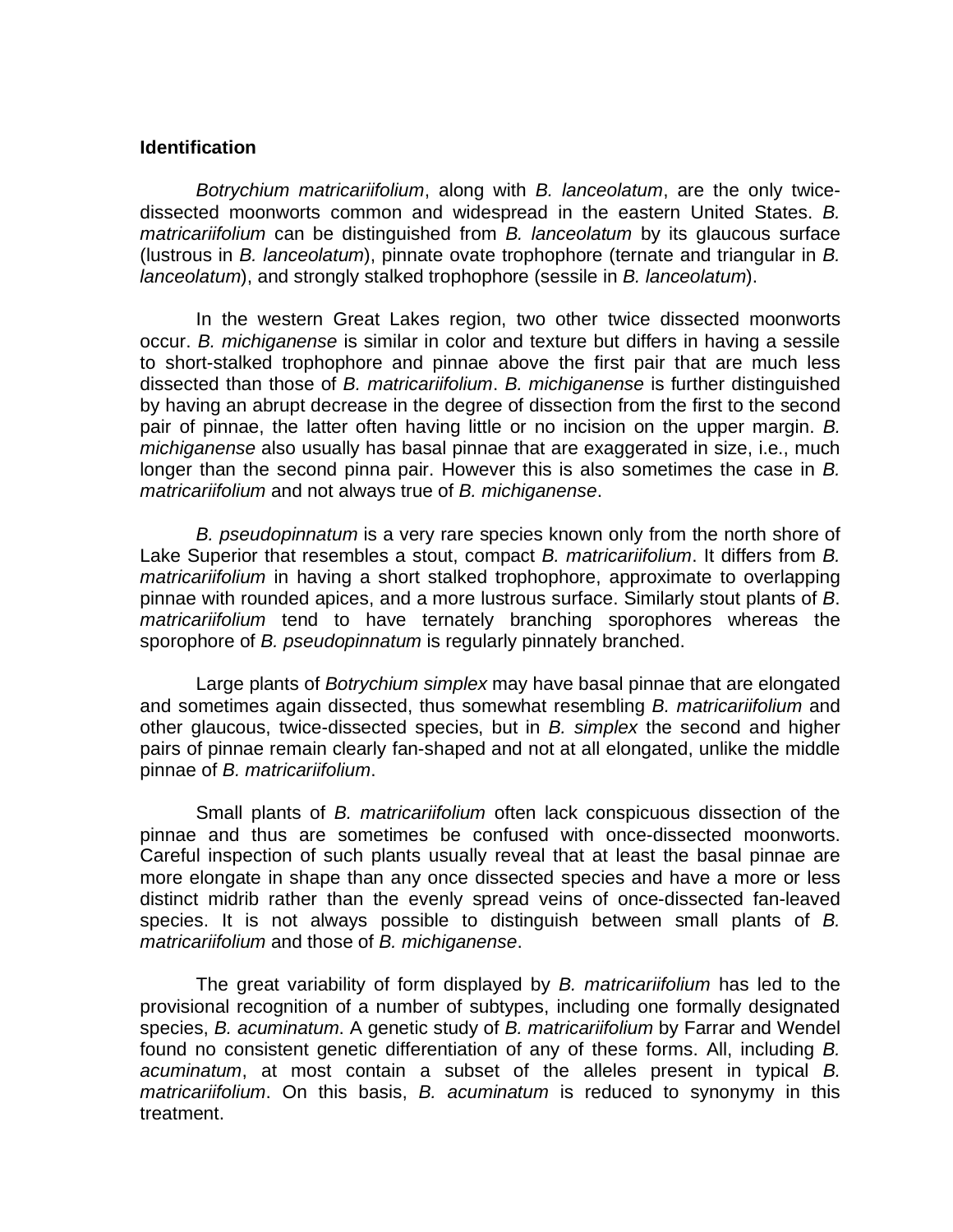## **Distribution**

*Botrychium matricariifolium* is the most frequently encountered moonwort from New England to eastern Minnesota in the Great Lakes region. In the east, it becomes less common northward to Newfoundland and southward along the Appalachian Mts. to North Carolina and Tennessee. In the western part of its range it has been documented as far south as northeastern Iowa and recently has been recorded from the Black Hills in western South Dakota.

## **Habitat**

*Botrychium matricariifolium* is highly cosmopolitan in its habitats, occurring in deep forests, forest edges, grassy meadows and roadsides, stabilized but sparsely vegetated sand dunes, mine tailings and borrow pits. It is unusual among moonworts in its common occurrence in acidic as well as neutral soils. In its woodland habitats it is often most common in abandoned road beds and adjacent to active roads. It can also become abundant in recently harvested forests and in utility corridors. In the southern Appalachian Mts. it is more restricted to mature hardwood forests at high elevations. Its currently known occurrence in the Black Hills is above 4000 ft.